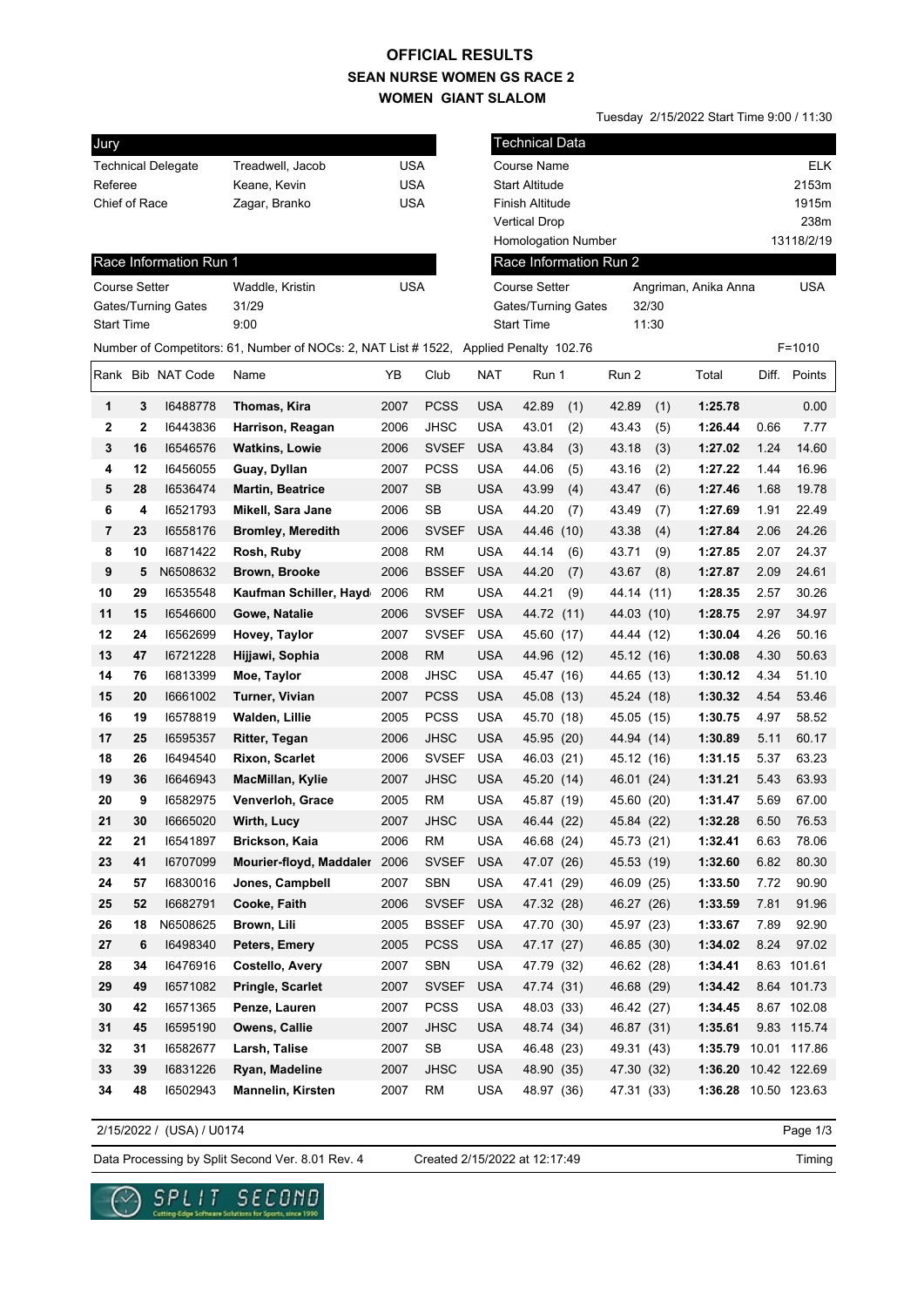## **SEAN NURSE WOMEN GS RACE 2 WOMEN GIANT SLALOM OFFICIAL RESULTS**

Tuesday 2/15/2022 Start Time 9:00 / 11:30

| Rank | <b>Bib</b> | NAT Code | Name                    | YB   | Club         | <b>NAT</b> | Run 1      | Run 2         | Total   | Diff. | Points       |
|------|------------|----------|-------------------------|------|--------------|------------|------------|---------------|---------|-------|--------------|
| 35   | 64         | 16578115 | Rodriguez, Mariah       |      | <b>PCSS</b>  |            | 49.64 (43) | 47.80 (34)    | 1:37.44 |       | 11.66 137.29 |
| 36   | 73         | 16866381 | <b>Proulx. Tallulah</b> | 2008 | <b>RM</b>    | <b>USA</b> | 49.48 (41) | 48.00 (35)    | 1:37.48 |       | 11.70 137.76 |
| 37   | 53         | 16622860 | <b>Bruno, Cecelia</b>   | 2007 | <b>JHSC</b>  | <b>USA</b> | 49.31 (39) | 48.41 (36)    | 1:37.72 |       | 11.94 140.59 |
| 38   | 17         | N6526679 | Klug, Carson            | 2006 | <b>BSSEF</b> | <b>USA</b> | 49.13 (37) | 48.81 (37)    | 1:37.94 |       | 12.16 143.18 |
| 39   | 32         | 16763156 | Weed, Belle             | 2005 | <b>CV</b>    | <b>USA</b> | 49.33 (40) | 48.86 (38)    | 1:38.19 |       | 12.41 146.12 |
| 40   | 33         | N6840276 | Cook, Alice             | 2007 | <b>BSSEF</b> | <b>USA</b> | 49.52 (42) | 49.25 (42)    | 1:38.77 |       | 12.99 152.95 |
| 41   | 51         | 16663817 | Moll, Annie             | 2007 | <b>JHSC</b>  | <b>USA</b> | 49.81 (45) | 49.07 (39)    | 1:38.88 |       | 13.10 154.24 |
| 42   | 38         | 16447904 | Laakso, Paige           | 2005 | <b>PCSS</b>  | <b>USA</b> | 50.06 (46) | 49.09 (40)    | 1:39.15 |       | 13.37 157.42 |
| 43   | 46         | 16587743 | Preston, Sonja          | 2007 | <b>PCSS</b>  | <b>USA</b> | 49.79 (44) | 49.48 (44)    | 1:39.27 |       | 13.49 158.84 |
| 44   | 54         | 16780373 | Pehrson, Ruby           | 2007 | <b>BR</b>    | <b>USA</b> | 51.31 (48) | 49.09<br>(40) | 1:40.40 | 14.62 | 172.14       |
| 45   | 60         | 16628921 | Boehner, Morgan         | 2007 | <b>SB</b>    | <b>USA</b> | 51.48 (49) | 50.58 (46)    | 1:42.06 |       | 16.28 191.69 |
| 46   | 78         | 16576278 | Hoopes, Faith           | 2006 | <b>SB</b>    | <b>USA</b> | 52.39 (52) | 50.49 (45)    | 1:42.88 |       | 17.10 201.34 |
| 47   | 44         | 16644480 | Leveratto, Sofia        | 2006 | <b>SB</b>    | <b>USA</b> | 51.92 (51) | 51.99 (52)    | 1:43.91 |       | 18.13 213.47 |
| 48   | 63         | 17046755 | Selznick, Amilia        | 2007 | <b>SVSEF</b> | <b>USA</b> | 53.15 (54) | 50.80 (48)    | 1:43.95 |       | 18.17 213.94 |
| 49   | 61         | 16503478 | Railsback, Aurora       | 2007 | <b>BR</b>    | <b>USA</b> | 53.46 (56) | 50.79 (47)    | 1:44.25 |       | 18.47 217.47 |
| 50   | 58         | 16555426 | Umble, Jenna            | 2007 | SB           | <b>USA</b> | 52.94 (53) | 51.93 (51)    | 1:44.87 |       | 19.09 224.77 |
| 51   | 55         | 16747635 | Kirby, Greta            | 2007 | <b>PCSS</b>  | <b>USA</b> | 53.23 (55) | 51.74 (50)    | 1:44.97 |       | 19.19 225.95 |
| 52   | 59         | 16524748 | Tiranno, Jenna          | 2005 | <b>PCSS</b>  | <b>USA</b> | 54.09 (57) | 51.69<br>(49) | 1:45.78 |       | 20.00 235.49 |
| 53   | 75         | 17080184 | Dahl, Lucy              | 2007 | <b>RM</b>    | <b>USA</b> | 55.35 (58) | 54.60 (53)    | 1:49.95 |       | 24.17 284.58 |

#### **NOT PERMITTED TO START 1st RUN**

| DID NOT START 1st RUN: 1 competitor |  |
|-------------------------------------|--|
|-------------------------------------|--|

| 77 | 16666058 Steinberg, Lily              | 2008 | JHSC           | USA |  |
|----|---------------------------------------|------|----------------|-----|--|
|    |                                       |      |                |     |  |
|    | DID NOT FINISH 1st RUN: 2 competitors |      |                |     |  |
| 1. | 16685329 Hallstein, Sophia            |      | 2006 SVSEF USA |     |  |
| 11 | 16511673 Crist, Ruby                  |      | 2006 SVSEF USA |     |  |

**DISQUALIFIED 1st RUN**

**NOT PERMITTED TO START 2nd RUN**

**DID NOT START 2nd RUN**

### **DID NOT FINISH 2nd RUN: 5 competitors**

| 50 | 16667820   | Kanarowski, Kendall      | 2007 | <b>RM</b>  | <b>USA</b> | 51.51<br>(50) | <b>DNF</b> |
|----|------------|--------------------------|------|------------|------------|---------------|------------|
| 56 | 16911001   | Feltl. Micaela           | 2004 | <b>SBN</b> | USA        | 50.47 (47)    | <b>DNF</b> |
| 43 | 16764409   | Potter, Anna             | 2006 | PCSS       | <b>USA</b> | 49.17 (38)    | <b>DNF</b> |
| 35 | 16776570   | <b>Carruth, Scarlett</b> | 2007 | SVSEF USA  |            | 46.74 (25)    | <b>DNF</b> |
|    | 7 N6415562 | Unger, Chloe             | 2006 | BSSEF USA  |            | 45.32 (15)    | <b>DNF</b> |

**DISQUALIFIED 2nd RUN**

| 2/15/2022 / (USA) / U0174                        |                               | Page 2/3 |
|--------------------------------------------------|-------------------------------|----------|
| Data Processing by Split Second Ver. 8.01 Rev. 4 | Created 2/15/2022 at 12:17:49 | Timing   |